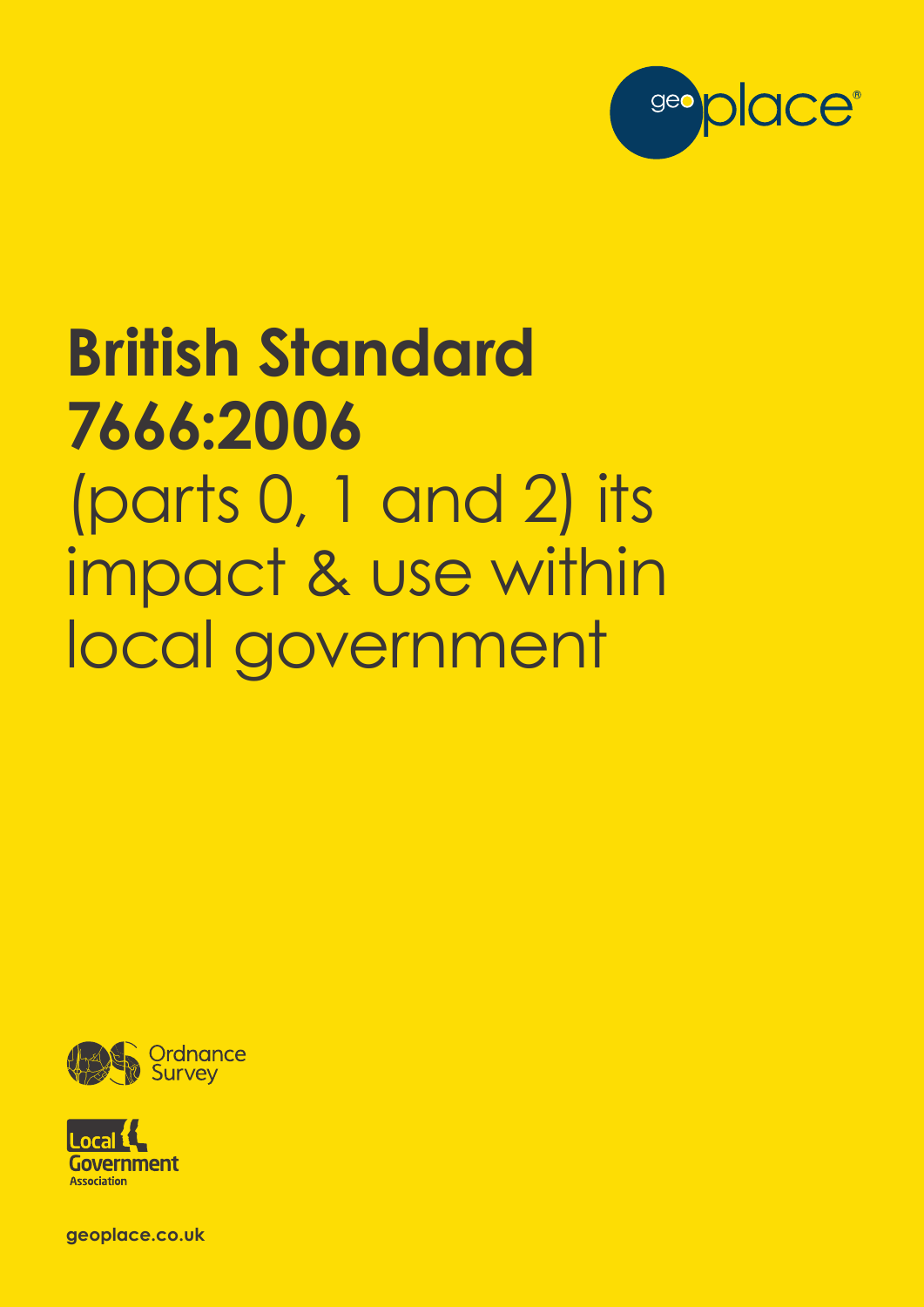## **Background to** British Standard (BS) 7666

#### **BS7666:2006 is one of around 27,000 British Standards.**

BS7666:2006 refers specifically to the standards for geographical referencing. It comprises of parts one to five. The table below summarises the different parts of BS7666:2006.

| BS 7666-0:2006 | <b>General model</b><br>for gazetteers and<br>spatial referencing | • defines the essential components of a gazetteer of geographic locations, and<br>• provides a general model of spatial references based upon named spatial units<br>in the United Kingdom |
|----------------|-------------------------------------------------------------------|--------------------------------------------------------------------------------------------------------------------------------------------------------------------------------------------|
|                |                                                                   | • defines the attributes of each geographic location and defines the metadata<br>associated with the gazetteer                                                                             |
|                |                                                                   | • provides the basis for the other parts of BS 7666 by defining general structures                                                                                                         |
| BS 7666-1:2006 | <b>Spatial datasets</b><br>for geographical                       | • specifies the data to be maintained in a gazetteer of streets, consistent with Part 0<br>of this standard                                                                                |
|                | referencing.<br><b>Specification for</b><br>a street gazetteer    | • enables different users of street information to use the same data with consistency<br>of content, accuracy, currency and format                                                         |
|                |                                                                   | • different ways of referencing a street are defined so that data can be accessed by<br>street name, description, route number, unique reference number or external cross-<br>reference    |
|                |                                                                   | • specifies the means of representing the geometry of the street in terms of coordinates                                                                                                   |
|                |                                                                   | • intended for use by those compiling street gazetteers for purposes of highways and<br>streetworks management, property addressing and navigation                                         |
| BS 7666-2:2006 | <b>Spatial datasets</b><br>for geographical                       | • specifies the logical data structure for a gazetteer of land and property, consistent<br>with Part 0 of this standard                                                                    |
|                | referencing.<br>Specification for a<br>land and property          | • based upon the concept of a basic land and property unit (BLPU), and specifies<br>the data to be recorded and maintained in a gazetteer                                                  |
|                | gazetteer                                                         | • specifies the way in which the boundary of a BLPU may be represented and linked<br>to the gazetteer                                                                                      |
|                |                                                                   | · does not provide a database design or a transfer format                                                                                                                                  |
|                |                                                                   | • intended for use by those compiling land and property gazetteers, for a range<br>of purposes including property records and addressing                                                   |
|                |                                                                   | • enables different users of land and property information to link different land and<br>property identifiers (LPI) via a common unique property reference number (UPRN)                   |
| BS 7666-5:2006 | <b>Spatial datasets</b>                                           | • specifies the logical data structure and data content for a gazetteer of delivery points                                                                                                 |
|                | for geographical<br>referencing.                                  | • for purposes of identification, access and validation of service requests                                                                                                                |
|                | <b>Specification for</b><br>a delivery point                      | • provides a method of referencing delivery points by means of unique references<br>and descriptive delivery addresses                                                                     |
|                | gazetteer                                                         | · does not provide a database design or a transfer format                                                                                                                                  |
|                |                                                                   | • intended for use by suppliers of delivery and collection services, such as<br>distribution organizations                                                                                 |
|                |                                                                   | • facilitates data sharing to enable the provision of collaborative services                                                                                                               |
|                |                                                                   | • provides a consistency of references for analysis and planning purposes                                                                                                                  |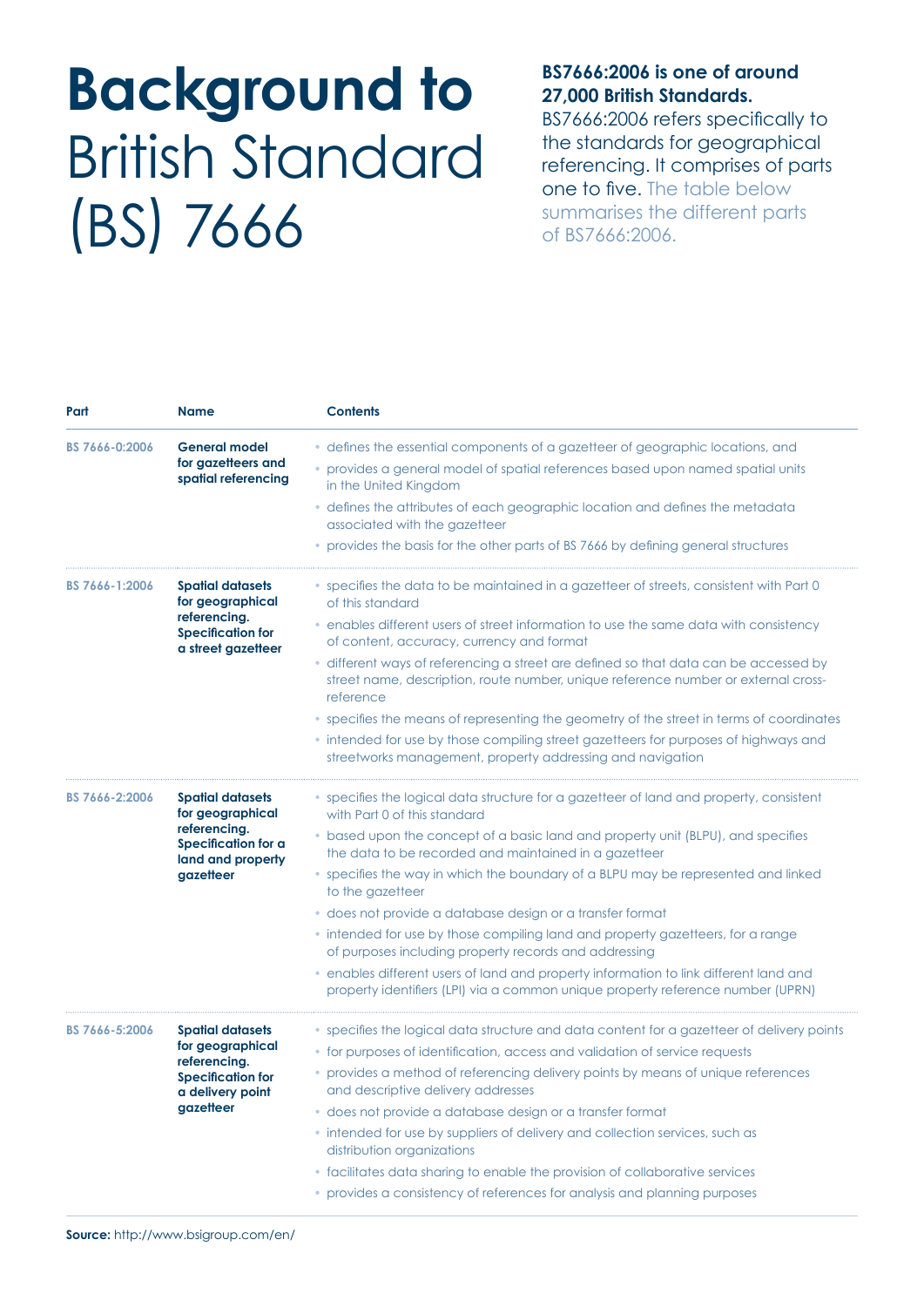### **BS7666 and has been revised several times since its inception in 1994,**

**the last revision being in 2006.** The local authority address and street data GeoPlace holds within GeoHub conforms to parts 0 and 1 and additionally the address data conforms to Part 2. BS7666:2006 specifies a standard format for holding details on every property and street.

#### In terms of streets information, each street may be recorded at a simple or complex level. The simple level provides a street name or description and location elements, such as locality and town, together with spatial extremity points – all referenced to a unique street reference number (USRN). At the complex level, additional section detail (Elementary Street Units) is added to each street including all the coordinate information required to represent the full geometric centre-line representation of that street. Additional street information is recorded against each elementary street unit such as status, restrictions, etc.

**BS7666 – Land, Property & Streets**

Each BLPU has a unique property reference number (UPRN), a spatial reference (easting and northing) and one or more Land and Property Identifiers (LPI). The LPI is basically the address of the BLPU in a standard format that uniquely identifies the BLPU and references each one to a street as defined and held in the National Street Gazetteer (NSG). The principal components of the LPI are the UPRN from the BLPU, the Unique Street Reference Number (USRN) from the NSG and sufficient elements from the hierarchy of Primary and Secondary Addressable Objects (PAOs and SAOs) which contain for example house names and numbers, necessary to uniquely identify the BLPU.

USRN UPRN PAO/SAO Post Town Post Code **LPI & BLPU Part 2** USRN Street Name **Locality** Town **Street Ref Part 1** Property Name /Number Street Name Locality/Town Post Town < Post Code < **Typical Address Address**

As far as properties are concerned, the standard is based on the concept of a land parcel unit known as a Basic Land and Property Unit (BLPU). A BLPU is defined in BS7666 part 2 as "an area of land in uniform property rights or, in the absence of such ownership evidence or where required for administration purposes, inferred from physical features, occupation or use". Examples of BLPUs include residential houses, commercial units, parks and statues.

The following diagram demonstrates how this works in terms of recording of data:

| <b>Administrative Area, Town &amp; Locality</b> |                                                |                                                                                                                                                                   |  |
|-------------------------------------------------|------------------------------------------------|-------------------------------------------------------------------------------------------------------------------------------------------------------------------|--|
|                                                 |                                                |                                                                                                                                                                   |  |
|                                                 | <b>Street</b><br>(USRN)                        | 1. Name<br>2. Description<br>3. Number<br>4. Unofficial Name                                                                                                      |  |
|                                                 | <b>Basic Land</b><br>& Property<br><b>Unit</b> | <b>UPRN</b><br>X&Y<br><b>Property Type</b><br>Organisation                                                                                                        |  |
|                                                 | Land &<br><b>Property</b><br><b>Identifier</b> | <b>UPRN</b><br><b>Primary Addressable Object</b><br>Secondary Addressable Object<br>Postcode/Posttown<br><b>USRN</b><br>Status (approved,<br>alternate, historic) |  |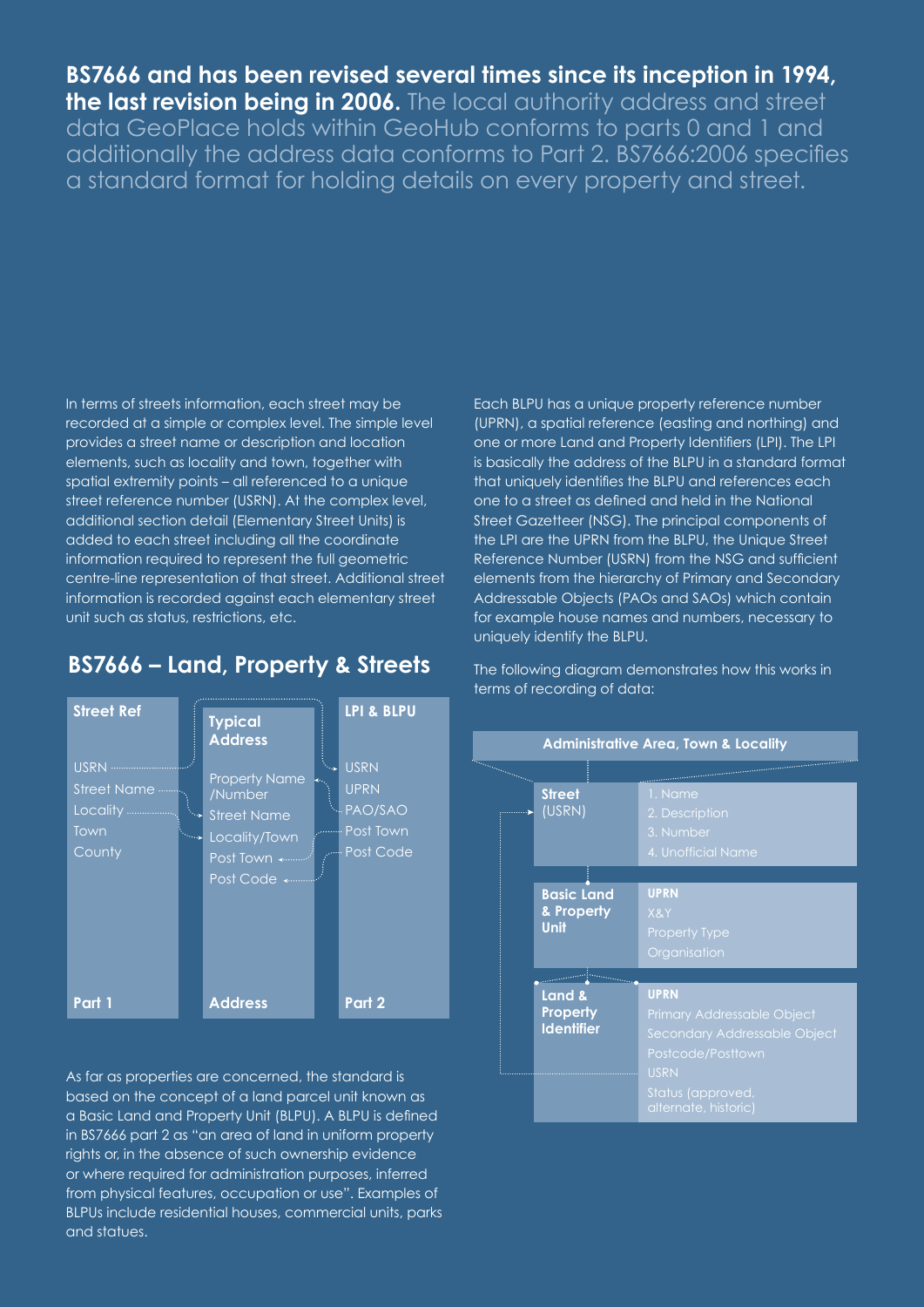



Similarly, as the previous diagram demonstrates, the standard enables both a typical address to be created for use as well as more detailed information which is then available as a national resource.

The following diagram demonstrates how this works in practice using the example of the O2 Arena.

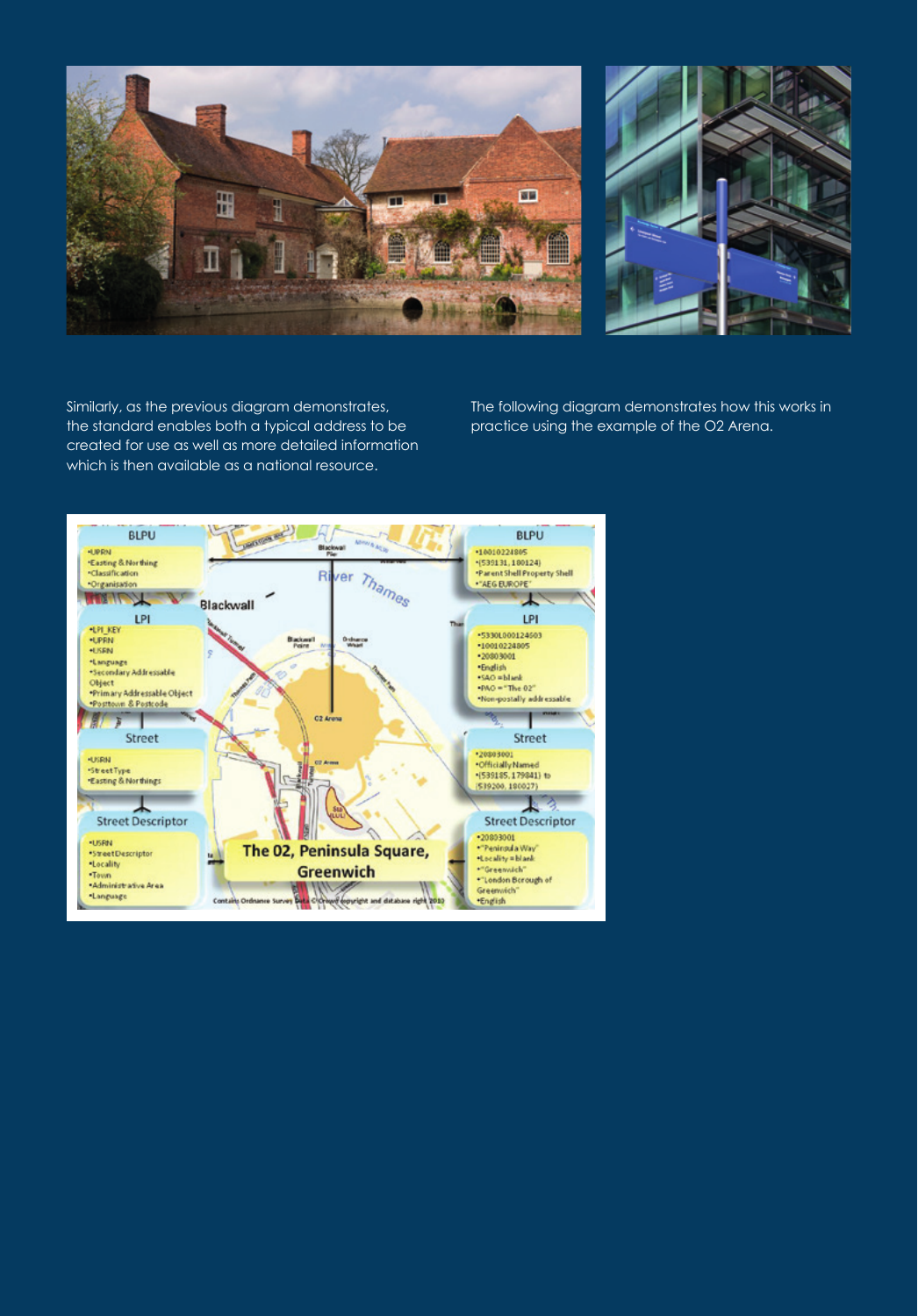

## **Benefits of standards**

### **Overall, the benefits of BS7666 to local government include:**

- > **sharing of data according to a common standard** reduces costs in duplication, data processing, and enables interoperability.
- > **written by experts** and based on national/ international best practice
- > **breadth and flexibility** of the system means that the wide variety of street and property information can be recorded in a standard way across England and Wales
- > **encourages common understanding** and terminology at point of creation and use
- > **facilitates interoperability** through data sharing and compatibility
- > **single data model reduces duplication** of software development and future-proofs investment
- > **compatibility with other standards**  (e.g. ISO 19112) is managed by BSi and ISO at the standards level, reducing similar effort at implementation level
- > **provides a basis for excellent data quality** and consistency
- > **provides a well recognised and trusted** source of reference
- > **has official approval and has a robust change management process** which enables continuity within the local government sector
- > **provides the opportunity to develop robust processes** for the creation and maintenance of data.